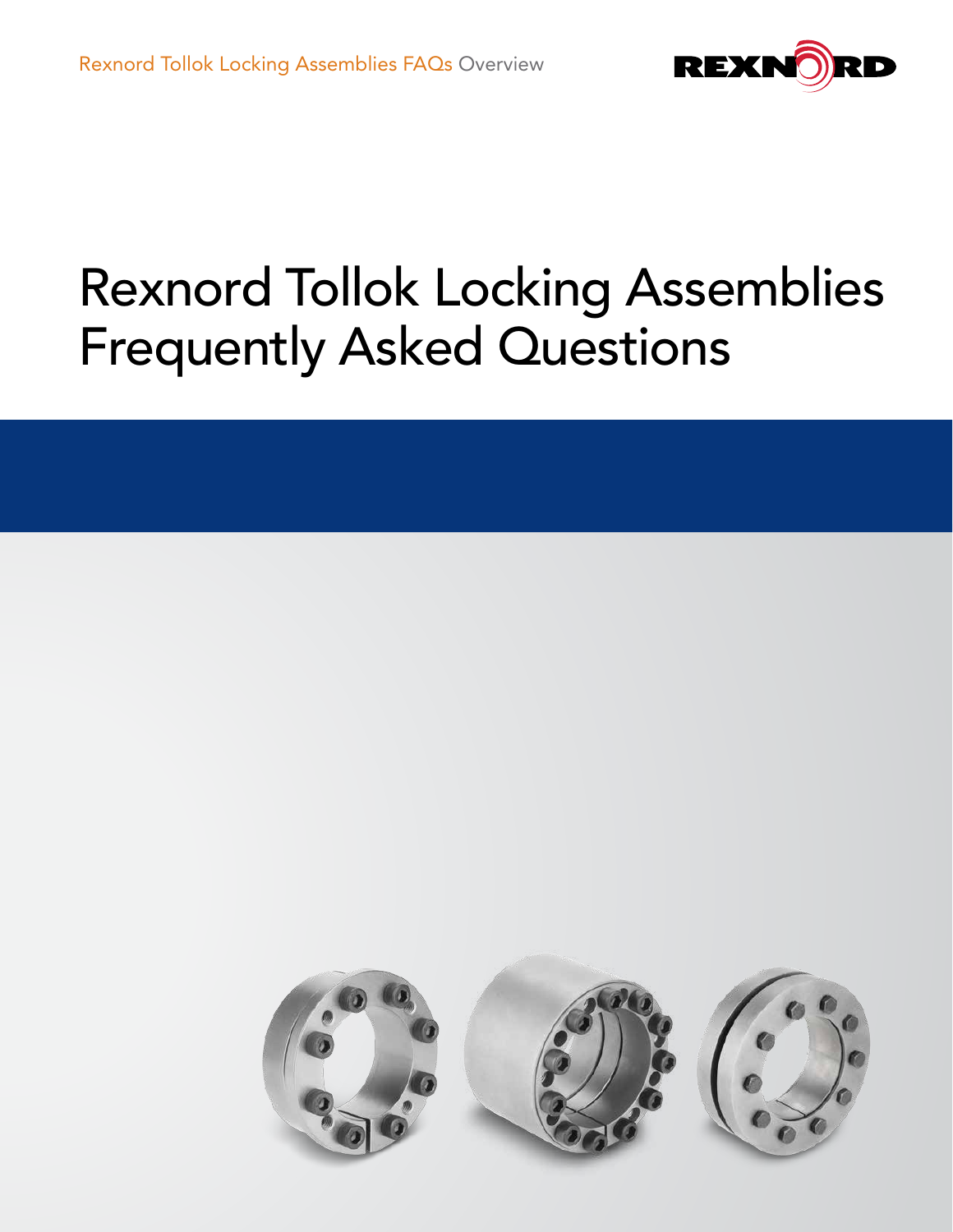

## Rexnord Tollok Locking Assemblies

### Frequently Asked Questions



| <b>Questions</b>                                                                                  | <b>Answers</b>                                                                                                                                                                                                                                                                                                       |
|---------------------------------------------------------------------------------------------------|----------------------------------------------------------------------------------------------------------------------------------------------------------------------------------------------------------------------------------------------------------------------------------------------------------------------|
| What are locking assemblies?                                                                      | Devices that positively connect a piece of equipment to a<br>rotating shaft and allow for assembly and disassembly without<br>special tooling.                                                                                                                                                                       |
| What are some of the typical, most common applications<br>for Rexnord Tollok™ Locking Assemblies? | Aggregate, beverage & liquid, cement, construction, fluid<br>power, food, forest products, marine, material handling, mining,<br>water management, and wind energy.                                                                                                                                                  |
| Can Rexnord Tollok Locking Assemblies be customized?                                              | Yes. To meet your specific needs, our experienced engineers<br>offer customized designs to optimize application performance<br>and extend the life of gears, couplings, pulleys, sheaves, and<br>other shaft-connected equipment.                                                                                    |
| What materials are Rexnord Tollok Locking Assemblies<br>made of?                                  | Standard Rexnord Tollok Locking Assemblies are constructed<br>of low-carbon steel and high-grade fasteners. For special<br>applications they can be manufactured from other materials such<br>as stainless steel or alloy to offer a corrosion-resistant product or<br>increase load rating for unique applications. |
| Does the product require lubrication?                                                             | No. It features an all-metal, non moving internal part design.                                                                                                                                                                                                                                                       |
| What range of sizes are available?                                                                | The size options range from 1/4- to 35-inch (6 to 900 millimeters)<br>bores for shaft diameter connection.                                                                                                                                                                                                           |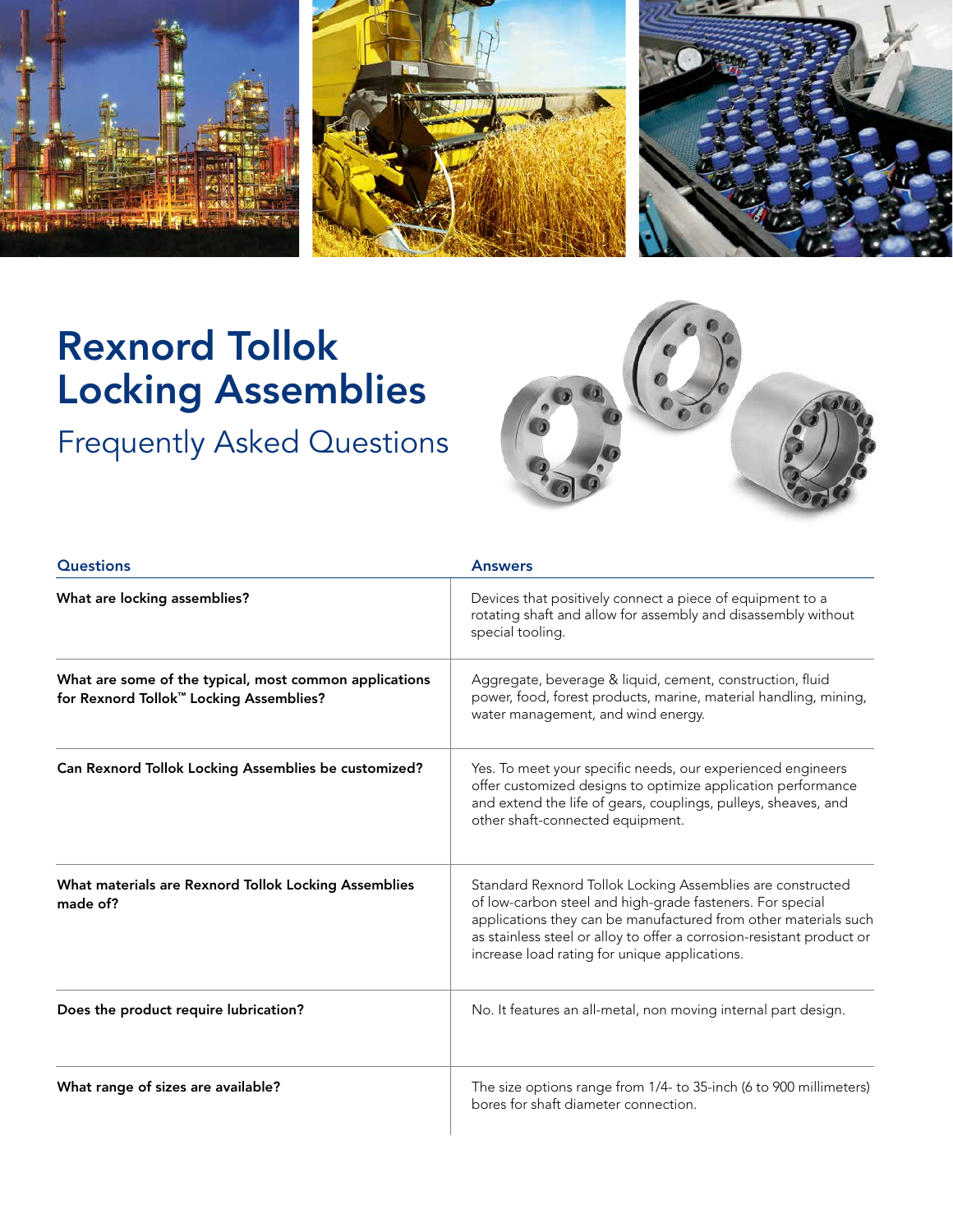| <b>Questions</b>                                                                         | <b>Answers</b>                                                                                                                                                                                                                                                                                                                                                                                                                                                                                                                                                                                                                                                                                                                                                                                                                                            |
|------------------------------------------------------------------------------------------|-----------------------------------------------------------------------------------------------------------------------------------------------------------------------------------------------------------------------------------------------------------------------------------------------------------------------------------------------------------------------------------------------------------------------------------------------------------------------------------------------------------------------------------------------------------------------------------------------------------------------------------------------------------------------------------------------------------------------------------------------------------------------------------------------------------------------------------------------------------|
| What are some advantages of Rexnord Tollok Locking<br>Assemblies versus others?          | The Rexnord Tollok product offering is the most comprehensive<br>in the market and is available in 18 internal locking device<br>designs and 8 shrink disc designs. No maintenance is required<br>after installation due to all-metal construction and no moving<br>parts. Locking assemblies offer high-torque transmitting power<br>with low-sliding friction and full rotation or oscillation.                                                                                                                                                                                                                                                                                                                                                                                                                                                         |
| What is the typical torque capacity?                                                     | 700 to 967,000 ft-lbs (949 to 1,311,076 Nm).                                                                                                                                                                                                                                                                                                                                                                                                                                                                                                                                                                                                                                                                                                                                                                                                              |
| What is the temperature range in which Rexnord Tollok<br>Locking Assemblies can be used? | -40 to 450 degrees Fahrenheit (F) (-40 to 232 C). Special designs<br>available for different temperature needs.                                                                                                                                                                                                                                                                                                                                                                                                                                                                                                                                                                                                                                                                                                                                           |
| How long have Rexnord Tollok Locking Assemblies been<br>on the market?                   | They were first introduced to the market in 1979.                                                                                                                                                                                                                                                                                                                                                                                                                                                                                                                                                                                                                                                                                                                                                                                                         |
| Are shrink discs and Rexnord Tollok Locking Assemblies<br>the same thing?                | Yes and no. 'Shrink discs' are the technical term for a type of<br>locking device. A shrink disc is a style that clamps the equipment<br>by using compressive forces over diameter of the equipment to<br>the shaft. Rexnord Tollok Locking Assemblies are the Rexnord<br>brand. This offering also includes internal locking devices that<br>are different than shrink discs.                                                                                                                                                                                                                                                                                                                                                                                                                                                                            |
| How many configurations of Rexnord Tollok Locking<br>Assemblies are available and why?   | There are 26 standard styles available, each with unique features<br>and advantages for specific applications.                                                                                                                                                                                                                                                                                                                                                                                                                                                                                                                                                                                                                                                                                                                                            |
| What is the lead time for standard configurations?                                       | Standard lead times are one week after receipt of order and four<br>to six weeks for non standard models.                                                                                                                                                                                                                                                                                                                                                                                                                                                                                                                                                                                                                                                                                                                                                 |
| How can I order them?                                                                    | Contact us at 1-866-Rexnord/866-739-6673 or by contacting your<br>local REXNORD Account Executive.                                                                                                                                                                                                                                                                                                                                                                                                                                                                                                                                                                                                                                                                                                                                                        |
| Are there any customer testimonials on products<br>already installed?                    | Yes.<br>"Working with the Rexnord Tollok team is a pleasure because<br>you can always be sure you're receiving the optimal solution for<br>your project. It's like having your own personal consultant."<br>- Application Engineer from a gearbox manufacturer<br>"With Tollok Keyless Locking Assemblies, we can disassemble the<br>application easily. Oxidation issues become a thing of the past."<br>- Maintenance Manager from a steel manufacturer<br>"With traditional joint systems, the full transmission of<br>application torque can be an issue. With Rexnord Tollok Locking<br>Assemblies, that issue goes away. We can easily increase the<br>safety factor and synchronize the gears, allowing us to take full<br>advantage of the application's potential."<br>- Research and Development Manager from a pipelay machine<br>manufacturer |